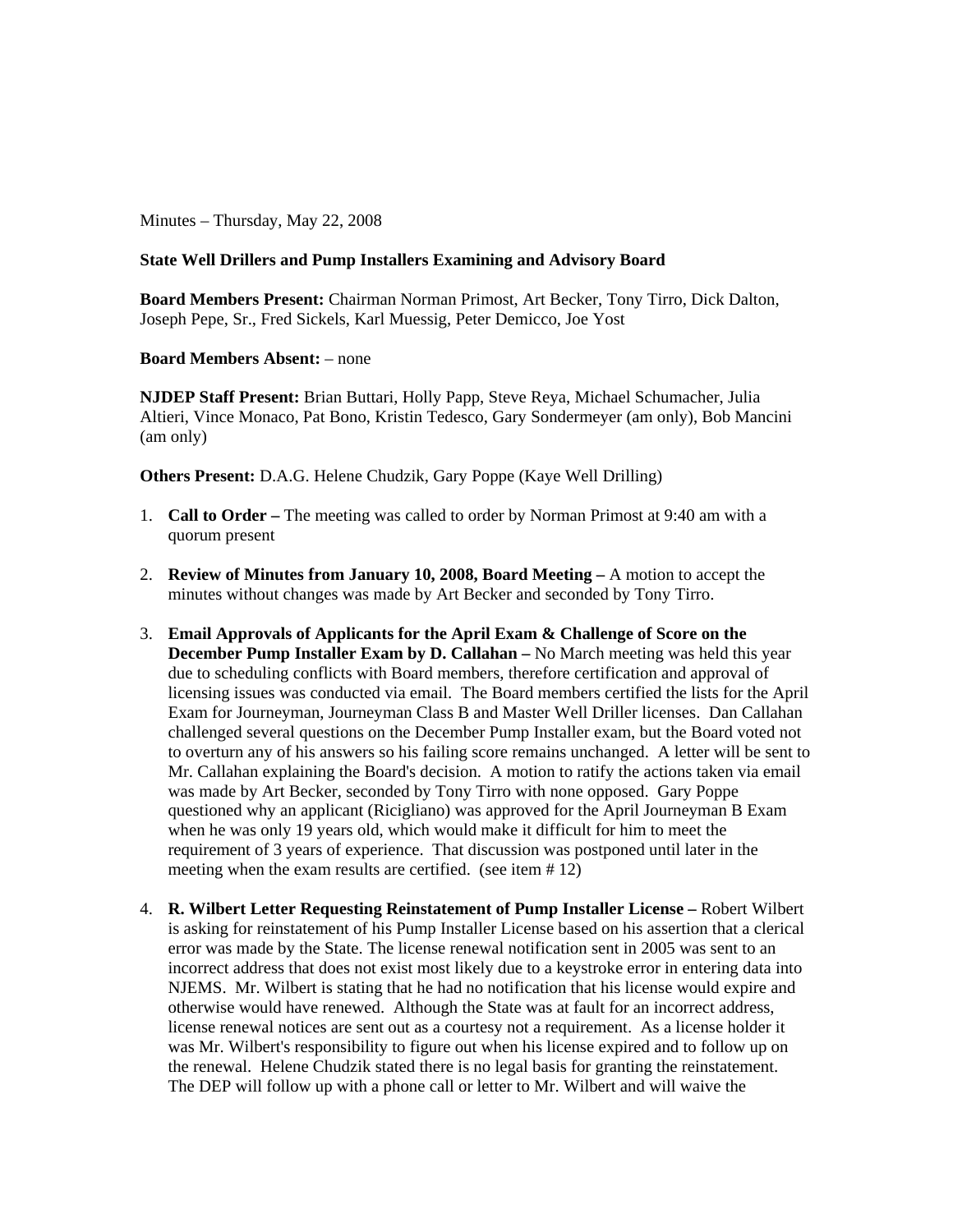application deadline to allow him to sit for the June Exam based on his past experience. (See Item #7)

- 5. **Recognition of outgoing members –** Gary Sondermeyer (Director of Operations, Office of the Commissioner) attended the meeting on behalf of the Department to thank Norm Primost and Peter Demicco for their years of service. Letters of recognition signed by the Commissioner were presented to both outgoing Board Members.
- 6. **Board Appointments** Joseph Yost, a Master Well Driller of Layne Christensen has been appointed to the Board to fill the vacancy in the Licensed Well Driller position. Gary Poppe, a Master Well Driller of Kaye Well Drilling, and Carol Graff, a Public Member, have been appointed by Commissioner Jackson to the Board effective July 1, 2008. They will assume the positions vacated by resignations of Norm Primost and Peter Demicco, respectively.
- 7. **Review and Certification of Pump Installer Applicants for June 10, 2008, Exam** A motion to waive the application deadline for the June Exam and include R. Wilbert on the list of test applicants was made by Fred Sickles and seconded by Joe Pepe, and approved unanimously. A motion to accept the Pump Installer Applicants for the June Exam with the inclusion of R. Wilbert was made by K. Muessig, seconded by A. Becker and approved unanimously.
- 8. **Review and Certification of Soil Borer Applicants for June 10, 2008, Exam** A motion to accept the Soil Borer Applicants for the June Exam was made by A. Tirro, seconded by P. Demicco and approved unanimously. A discussion started on 5 individuals who were not approved to take this exam because they all submitted the same permitted soil boring on their test application. The Department does not allow multiple drillers to submit the same well to meet the experience requirement. In this case, all 5 had enrolled in a one day soil boring class conducted by a licensed well driller. Further discussion will be required once the Department gathers more details on the soil boring class. This policy will also need to be revisited specifically for deep monitoring wells and public supply wells where construction takes place over several days/weeks and multiple individuals are involved in different aspects of the job.
- 9. **Review and Certification of Monitoring Well Driller Applicants for June 10, 2008, Exam** – A motion to accept the Monitoring Well Driller Applicants for the June Exam was made by R. Dalton, seconded by A. Tirro and approved unanimously.
- 10. **Review of April 10, 2008, Exam Results for Master Well Driller**  A motion to accept the Master Well Driller exam results was made by K. Muessig, seconded by P. Demicco and approved unanimously.
- 11. **Review of April 10, 2008, Exam Results for Journeyman Well Driller**  A motion to accept the Journeyman Well Driller exam results was made by F. Sickels, seconded by A. Tirro and approved unanimously.
- 12. **Review of April 10, 2008, Exam Results for Journeyman Class B Well Driller**  Discussion continued on concerns over S. Ricigliano, one of the applicants for the April Exam. The Board questioned how a 19 year old person could have the necessary 3 years experience required to take the April test, when an individual must be at least 18 years old to work in a hazardous occupation. It was noted that S. Ricigliano failed the exam and therefore would have to reapply to take the test. The Board's counselor, Helene Chudzik, advised the Department that the burden of proof should be placed on the test applicant in the future. The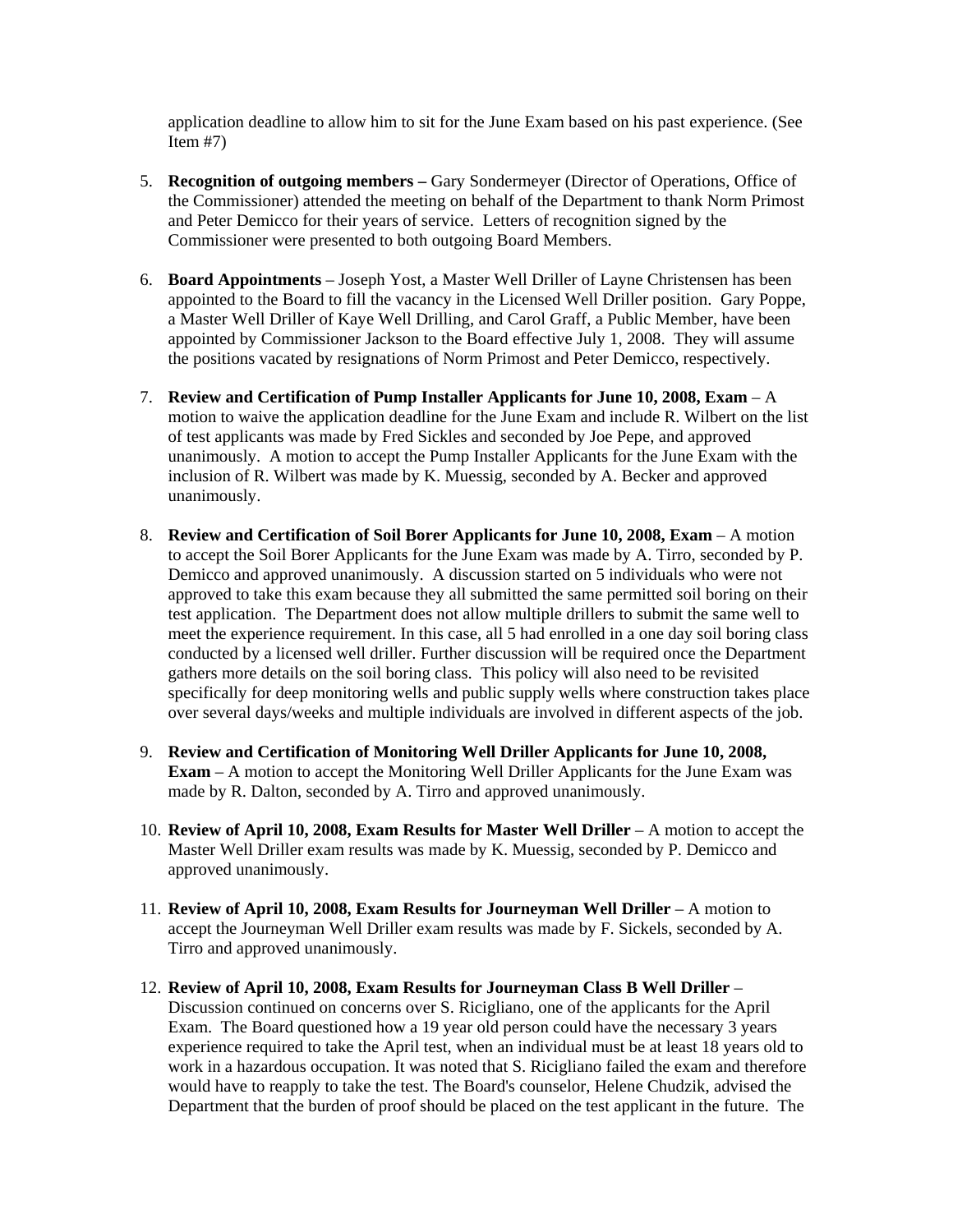test applicant will be required to provide documentation on how he/she meets the 3 years of experience without violating Child Labor Law prior to being accepted for the test. A motion to accept the Journeyman Class B Well Driller exam results was made by A. Tirro, seconded by K. Muessig and approved unanimously.

- 13. **Photo ID Requirement for All Test Applicants**  The Board asked what identification is required to enter the testing room and sit for an exam. This was amid rumors that test applicants were allowing other individuals to sit and take the test for them. A motion to require a valid government issued photo ID to sit for any licensing exam was made by A. Becker, seconded by A. Tirro and approved unanimously.
- 14. **Discussion of Enforcement Issues** J. Pepe suggested that the Board hold a separate meeting on just licensing and enforcement issues. The Board is constantly running out of time on the agenda to focus on the real issues. P. Bono recognizes that many things need to be addressed but emphasized that the Department is currently focusing on epermitting, license renewal activities and the revisions to the technical regulations in 2009. Therefore, a small group of Board members (no quorum) will meet separately to discuss and summarize suggestions on improving enforcement efforts. This item will be added to the agenda for the July meeting.
- 15. **Recognition of Holly Papp's service –** In recognition of the retirement of Holly Papp, Fred Sickels proposed the following resolution to the Board: "Whereas Holly Papp has worked for over 30 years for the DEP; Whereas she has managed the licensing program for many years, reviewing applications, grading tests and reviewing exams with applicants; Whereas she has conducted numerous site inspections working to protect ground water and enforce compliance in the industry. She has served as a liaison to this Board and the industry as a whole, always in a professional and friendly manner. This Board hereby makes a motion to extend our deep thanks for her years of service and wish her well in her retirement for many, many years to come." The motion to thank Holly and recognize her input was made by A. Becker, seconded by A. Tirro and approved by the Board members unanimously.

## 16. **Program Updates –**

- The Department is reporting that license renewal notices were mailed out. There was a small mistake in the dewatering invoices on the cost of license renewal, however, the invoices were revised to reflect the correct dollar amount and re-mailed.
- Well Permitting staff reported that training sessions for drilling companies and drillers to learn how to use the DEP's new digital mapping software (NJGeoweb) will be held in the fall. NJGeoweb should be fully operational by early summer, but drilling companies will be able to use I-map to report the proposed well locations on permit applications for at least another 6 months.
- Staff will be testing the e-permitting system beginning in mid-June. Testing will run through July and as a result permit processing and well searches will slow down. There may be follow-up testing, but the Department expects that e-permitting should be functional by the end of the year.
- 17. **Cetco Geothermal Grout Update –** S. Reya noted that he and A. Tirro attended the onsite pumping demonstration, which was held in Woolwich Township on April 22, 2008. The demonstration was to observe whether the 400 lb. sand mix could be adequately mixed and pumped into an actual borehole without exhibiting problems with sand segregation. This mix, when mixed in accordance with the CETCO